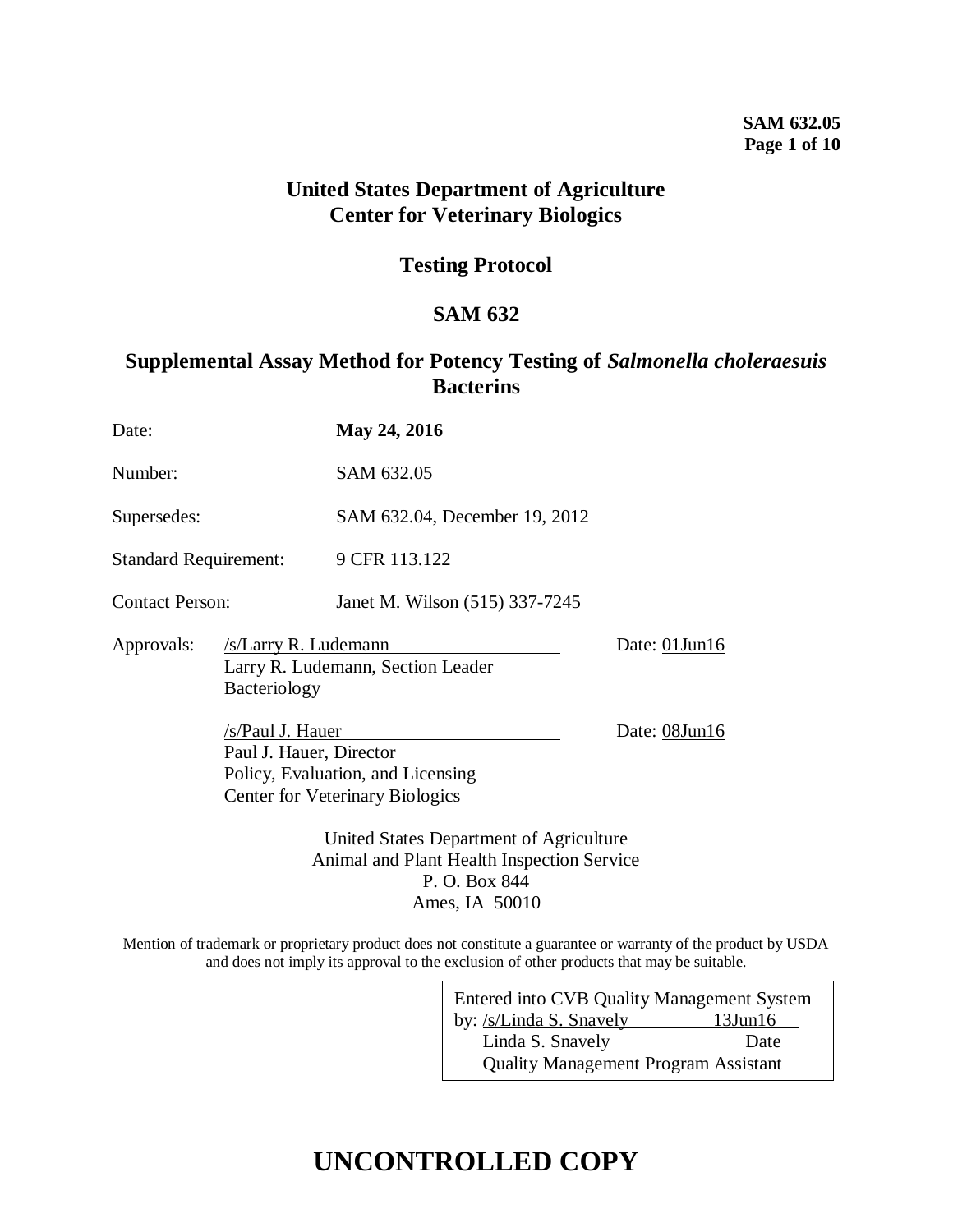### **Table of Contents**

- **1. Introduction**
- **2. Materials**
	- **2.1 Equipment/instrumentation**
	- **2.2 Reagents/supplies**
	- **2.3 Animals**
- **3. Preparation for the Test**
	- **3.1 Personnel qualifications/training**
	- **3.2 Selection and handling of test mice**
	- **3.3 Preparation of supplies/equipment**
	- **3.4 Preparation of reagents**
- **4. Performance of the Test**
	- **4.1 Vaccination of test animals**
	- **4.2 Preparation of challenge in a biological safety cabinet**
	- **4.3 Timing and administration of challenge**
	- **4.4 Observation of mice after challenge**
- **5. Interpretation of the Test Results**
- **6. Report of Test Results**
- **7. References**
- **8. Summary of Revisions**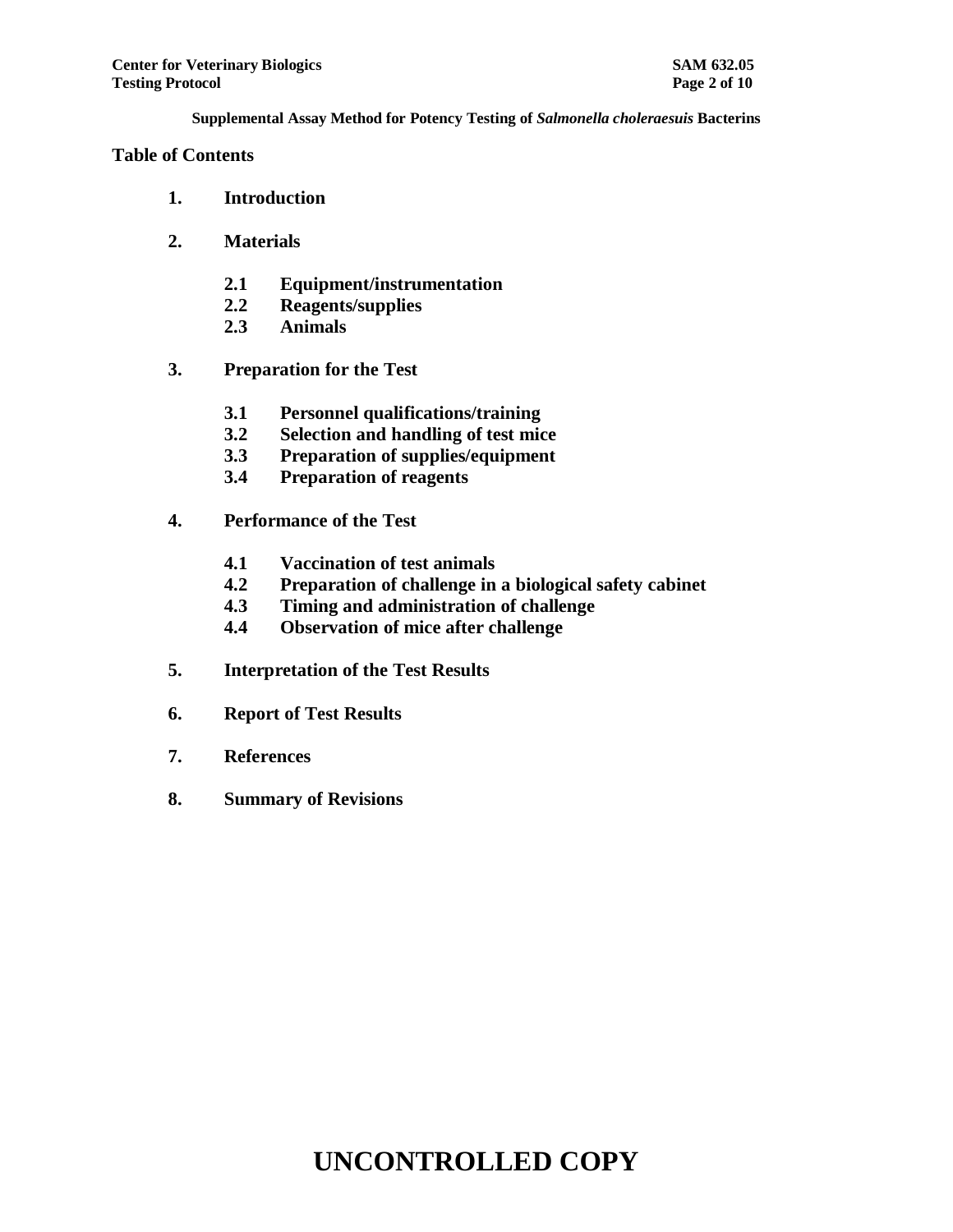### **1. Introduction**

This Supplemental Assay Method (SAM) describes procedures for potency testing biological products containing *Salmonella choleraesuis*, as prescribed in title 9, *Code of Federal Regulations* (9 CFR), part 113.122. Mice are vaccinated twice, 14 days apart, and challenged with a standard dose of virulent *S. choleraesuis* 7 to 10 days after the second vaccination.

## **2. Materials**

## **2.1 Equipment/instrumentation**

Equivalent equipment or instrumentation may be substituted for any brand name listed below.

- **2.1.1** Spectronic 20D**+** spectrophotometer (Spectronics Instruments)
- **2.1.2** Sterile inoculating loop
- 2.1.3 Bunsen burner or Bacti-Cinerator<sup>®</sup> (if non-sterile wire loop is used)
- **2.1.4** Incubator, 35°- 37°C
- **2.1.5** Micropipettors, 20- to 1000-µL
- **2.1.6** Test tube mixer, vortex-type
- **2.1.7** Crimper for aluminum seals on serum vials
- **2.1.8** Rotary shaker
- **2.1.9** Biological safety cabinet

## **2.2 Reagents/supplies**

Equivalent reagents or supplies may be substituted for any brand names listed below.

**2.2.1** Appropriately qualified *S. choleraesuis* challenge culture, available from the biologics manufacturer. This reagent is supplied to the Center for Veterinary Biologics (CVB), upon request, with a reagent information sheet indicating handling and test information.

**2.2.2** Test bacterin(s) containing *S. choleraesuis*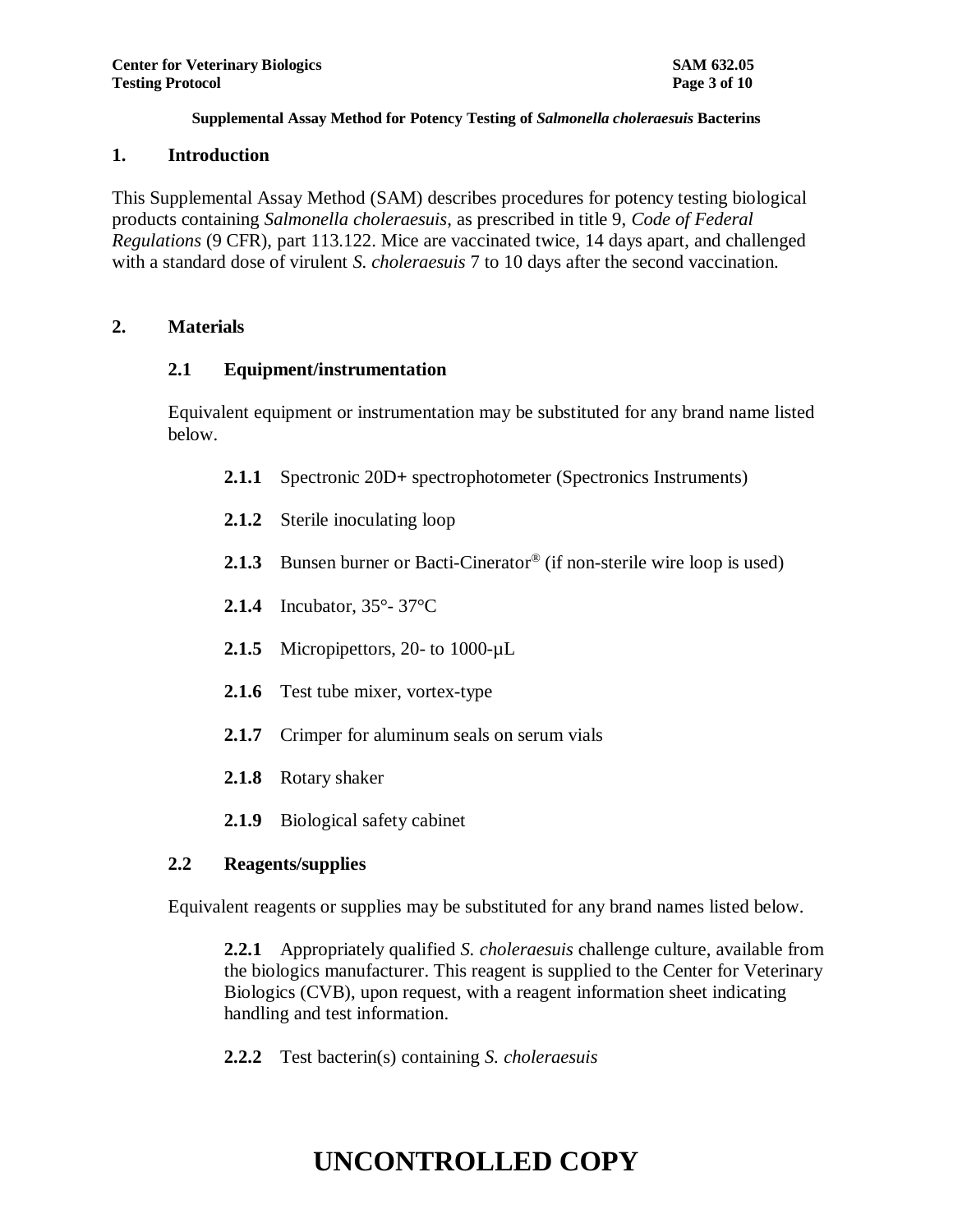**2.2.3** Appropriately qualified *S. choleraesuis* reference bacterin, available from the biologics manufacturer. This reagent is supplied to the CVB, upon request, with a reagent information sheet indicating handling and test information.

- **2.2.4** Syringes, 1-mL Tuberculin
- **2.2.5** Needles, 26-gauge, 3/8-inch
- **2.2.6** Glass serum bottles, 10- to 100-mL
- **2.2.7** Rubber stoppers, 13 x 20-mm, and aluminum cap for serum bottle
- **2.2.8** Screw-cap tubes, 13 x 100-mm and 15 x 125-mm
- **2.2.9** Screw-cap flask, 1-L
- **2.2.10** Pipettes, 5- to 25-mL
- **2.2.11** Micropipette tips, up to 1000-uL capacity

**2.2.12** Media, as specified by the biologics manufacturer.

### **2.3 Animals**

**2.3.1** Mice, 16-22 g. Although the 9 CFR does not specify a specific mouse type or source, some colonies of mice may be relatively resistant to salmonellosis and therefore less suitable for this assay.

**2.3.2** Sixty mice are required for each serial to be tested (20 mice/dilution; 3 dilutions/serial). Sixty additional mice are required for the reference bacterin. Thirty mice are required to determine the LD<sub>50</sub> of the challenge inoculum. All mice must be from the same source colony and of similar weight and/or age.

## **3. Preparation for the Test**

## **3.1 Personnel qualifications/training**

Technical personnel need a working knowledge of the use of general laboratory chemicals, equipment, and glassware; and must have specific training and experience in sterile technique, the handling of live bacterial cultures, and the handling of mice.

### **3.2 Selection and handling of test mice**

**3.2.1** Mice of either sex may be used, but females are recommended.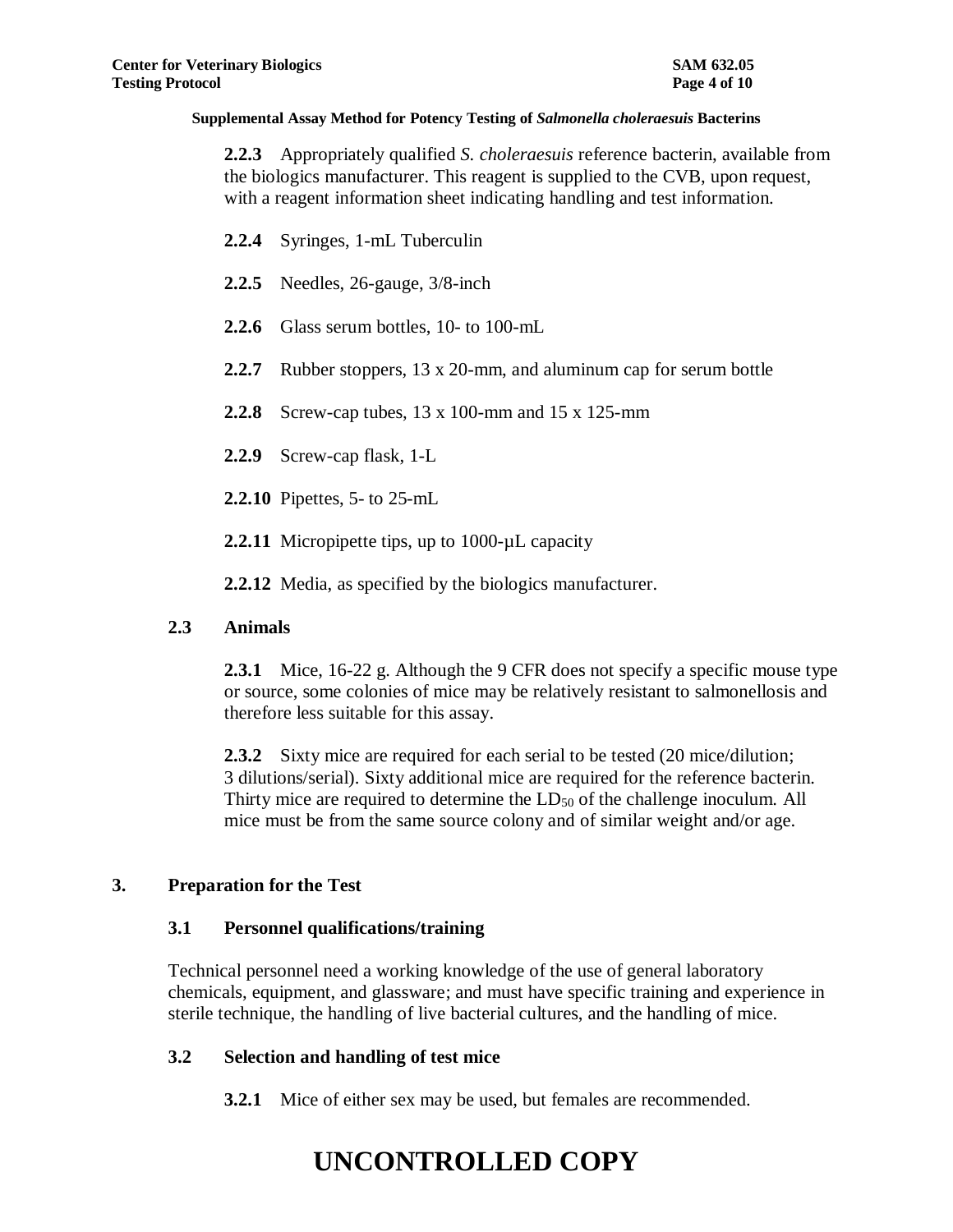- **3.2.2** All mice must be housed and fed in a similar manner.
- **3.2.3** Identify each cage of mice by treatment group.

**3.2.4** If any mice die after vaccination but prior to challenge with live *S. choleraesuis*, necropsy these mice to determine cause of death, if the cause of death is not outwardly apparent. If the cause of death is unrelated to vaccination, file the necropsy report with the test records, and no additional action is needed. If death is attributable to the test bacterin, report the death immediately to the CVB-Inspection and Compliance, which may request further safety testing of the bacterin.

**3.2.5** When the test is concluded, instruct the animal caretakers to euthanize and incinerate the mice and to sanitize the contaminated rooms.

### **3.3 Preparation of supplies/equipment**

**3.3.1** Use only sterile bacteriological supplies.

**3.3.2** Operate and maintain all equipment according to manufacturers' recommendations and applicable standard operating procedures.

### **3.4 Preparation of reagents**

**3.4.1** *S. choleraesuis* reference bacterin, provided by the biologics manufacturer. Refer to the current reagent information sheet for details.

**3.4.2** *S. choleraesuis* challenge culture, provided by the biologics manufacturer. Refer to the current reagent information sheet for details.

## **4. Performance of the Test**

### **4.1 Vaccination of test animals**

**4.1.1** Check the label on each product and Section VI of the current Outline of Production to confirm identity and dose volume.

**4.1.2** Test each test bacterin and the reference bacterin at 3 fivefold dilutions. Typically, test the bacterins at 1:5, 1:25, and 1:125 dilutions. Refer to the current reagent information sheet for any starting dilutions of the reference bacterin. It is permissible to make fivefold dilutions other than those described as long as the reference and test bacterins are tested at the same dilutions. For viscous bacterins, it is advisable to start at 1:2 or 1:3 and make fivefold dilutions from this starting point to increase injectability of the product at the low dilution.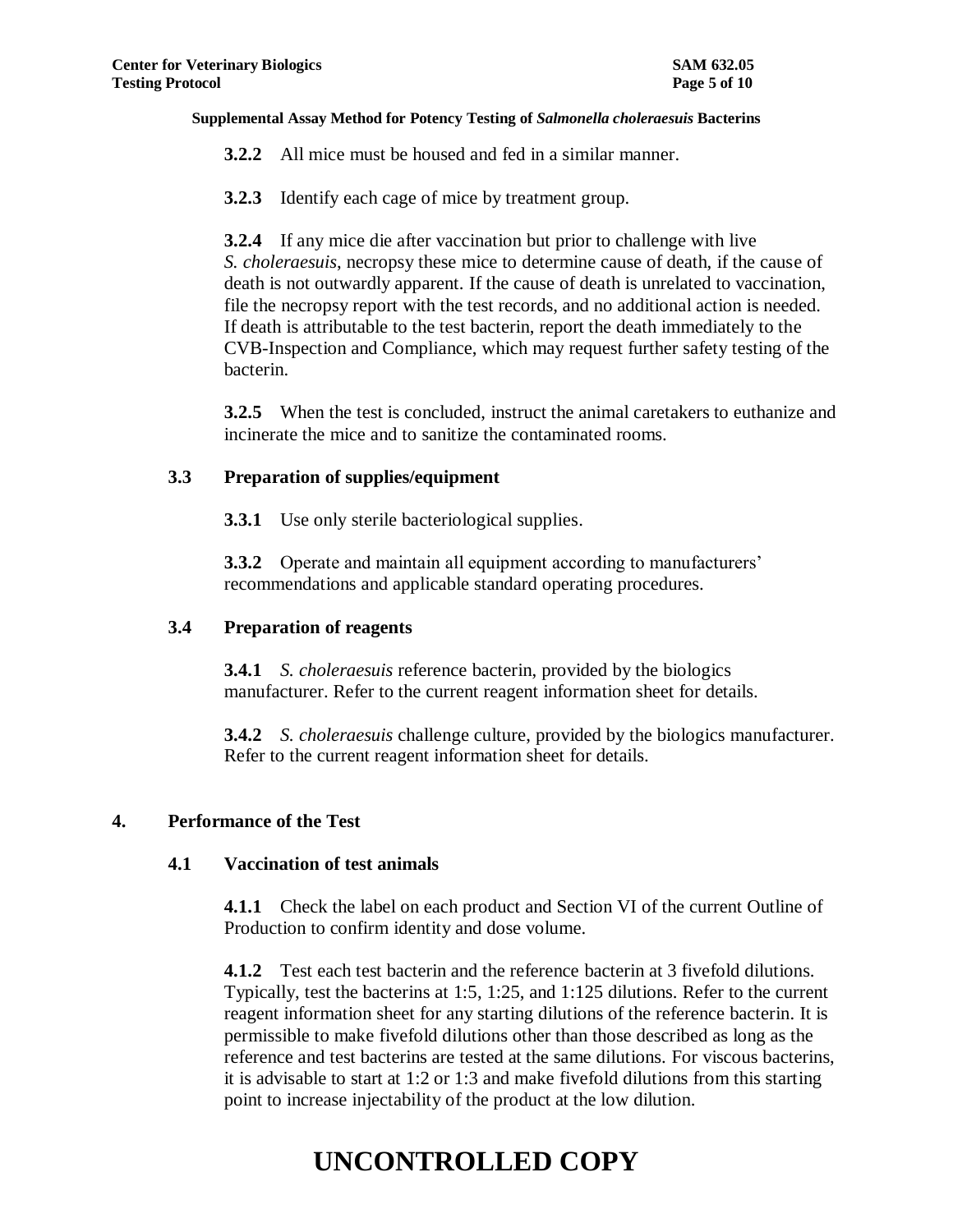**4.1.3** Thoroughly mix product by inverting end-to-end at least 10 times. Make the appropriate fivefold dilutions of the reference bacterin as specified on the reagent information sheet. Make identical fivefold dilutions of the test bacterin(s) in the diluent approved in the specific outline of production for that product. (Some oil-adjuvanted products require oil-based diluents.) Place each dilution in a separate sterile injection vial. Prepare dilutions immediately prior to use; do not store in diluted form.

**4.1.4** Vaccinate separate groups of 20 mice with each of the 3 test bacterin dilutions and 3 reference bacterin dilutions. For reference bacterin groups, inject each mouse intraperitoneally with the dose supplied on the reagent information sheet. Inject test bacterins intraperitoneally at a dose volume that corresponds to 1/20 of the lowest dose recommended on the product label or Section VI of the current Outline of Production. This volume must not be  $< 0.1$  mL.

**Note: It is permissible to vaccinate a few extra mice in each group to compensate for any potential deaths that may occur prior to challenge. However, if extra mice are vaccinated, all surviving at the time of challenge must be challenged with live** *S. choleraesuis* **and included in data calculations.**

**4.1.5** Revaccinate the mice in a similar manner 14 days after the first vaccination.

**4.1.6** Retain 30 non-vaccinated mice to determine  $LD_{50}$  of the challenge.

### **4.2 Preparation of challenge in a biological safety cabinet**

**4.2.1** Prepare the challenge and LD<sub>50</sub> determination dilutions according to the firm-supplied information.

**4.2.2** Place the vials of challenge inoculum and additional dilution tubes on ice. Keep on ice throughout the challenge.

## **4.3 Timing and administration of challenge**

**4.3.1** Challenge all vaccinates 7 to 10 days after the second vaccination.

**4.3.2** Challenge non-vaccinated LD<sub>50</sub> controls at the same time as the vaccinates.

**4.3.3** Inoculate each vaccinated mouse with 0.25 mL of challenge inoculum (see **Section 4.2.6**) intraperitoneally, using a 1-mL Tuberculin syringe and 26-gauge, 3/8-inch needle.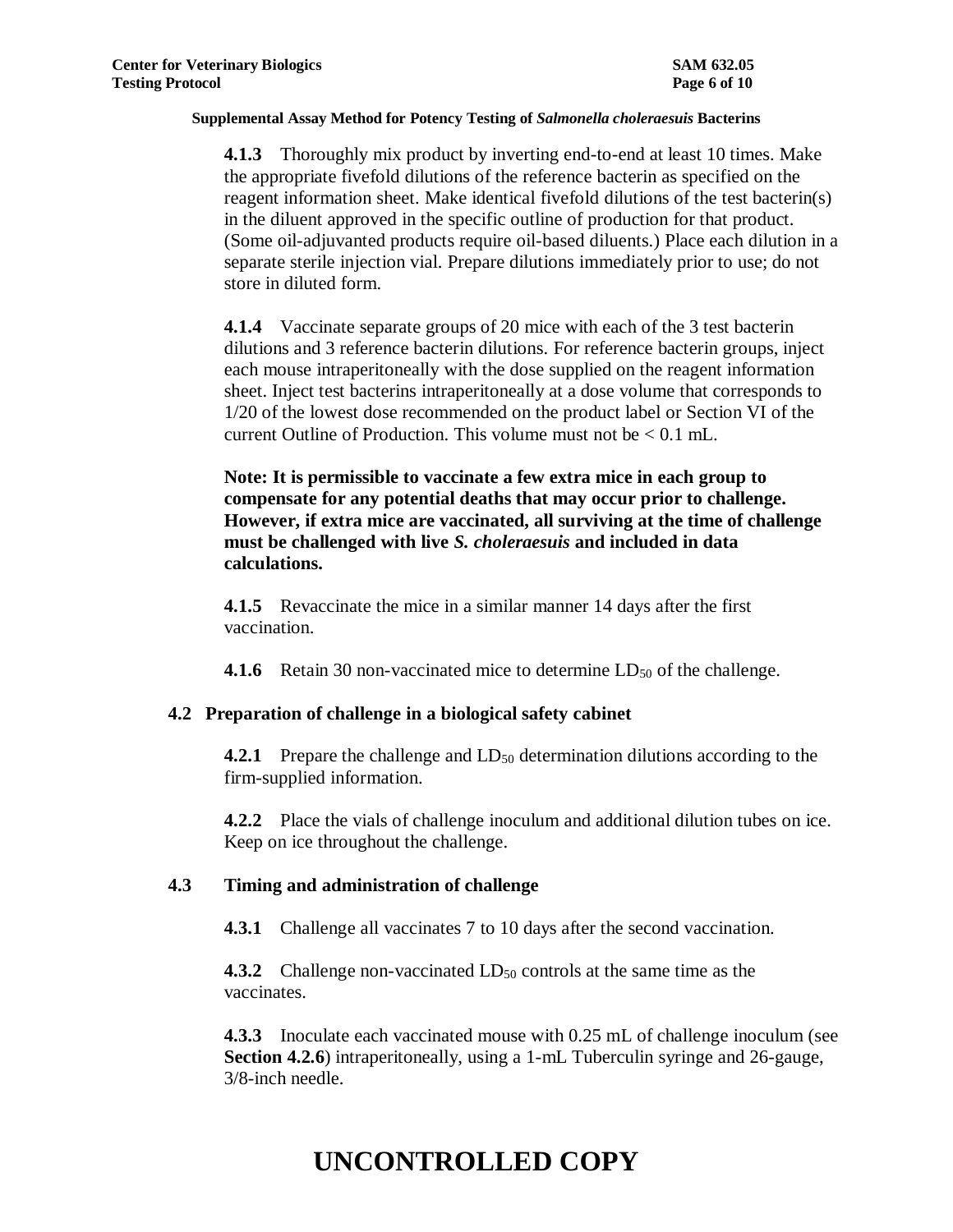**4.3.4** Inoculate separate groups of 10 non-vaccinated control mice intraperitoneally with  $0.25$  mL of each of the  $LD_{50}$  dilutions.

## **4.4 Observation of mice after challenge**

**4.4.1** Observe the mice up to twice daily for 14 days after challenge. Record deaths and euthanize any moribund mice as recommended by the Institutional Animal Care and Use Committee.

**4.4.2** If deaths occurring after challenge are suspected to be due to causes other than salmonellosis, necropsy such mice to determine the cause of death. If cause of death is unrelated to vaccination and/or challenge, do not include data from these mice in the total deaths for the test.

## **5. Interpretation of the Test Results**

Interpret the test as prescribed in 9 CFR 113.122.

**5.1** Calculate the  $LD_{50}$  (theoretical dose/dilution at which the challenge would be lethal to 50% of the control mice) of the challenge inoculum using the Reed-Muench or Spearman-Kärber method of estimation. A valid test must have an  $LD_{50}$  between 10 and 1,000.

**5.2** Calculate the PD<sub>50</sub> of the reference bacterin and each test bacterin (theoretical dose/dilution at which the bacterin would protect 50% of the mice) using the Reed-Muench or Spearman-Kärber method of estimation.

**5.3** At least 2 dilutions of the reference must protect > 0% and < 100% of the mice for a valid test. The lowest dilution of the reference shall protect  $>$  50% of the mice. The highest dilution of the reference shall protect  $<$  50% of the mice.

**5.4** If the PD<sub>50</sub> of the reference cannot be calculated because the lowest dilution tested protects < 50% of the mice, the serial may be retested, *provided the following:*

**5.4.1** If the serial is not retested, it is unsatisfactory.

**5.4.2** If the protection provided by the lowest dilution of the reference bacterin exceeds that provided by the lowest dilution of the test serial by at least 6 mice, the test serial is unsatisfactory without additional testing.

**5.4.3** If the total number of mice protected by the reference bacterin (sum of survivors in all dilution groups) exceeds the total number protected by the test serial by 8 mice or more, the test serial is unsatisfactory without additional testing.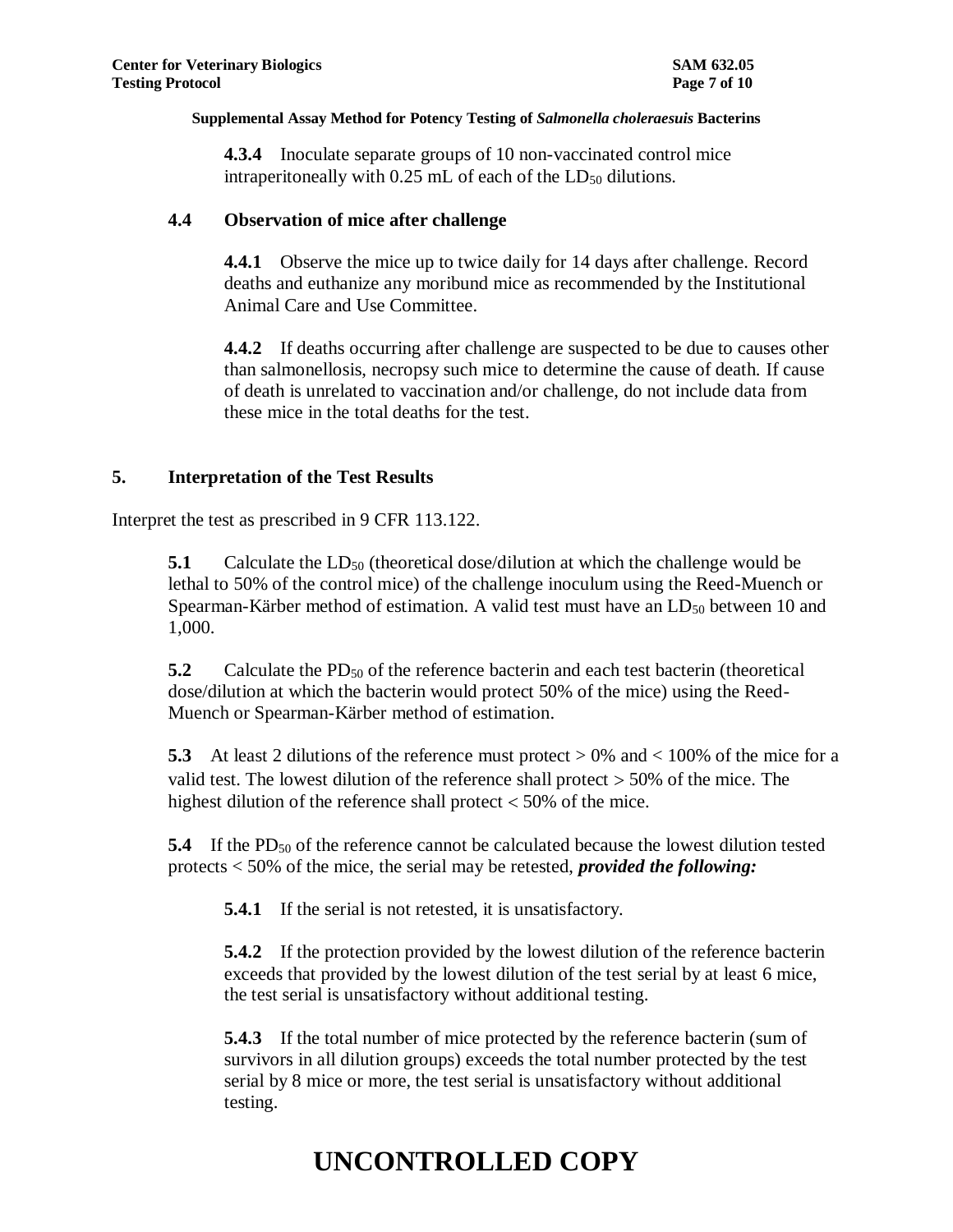**5.5** If the PD<sub>50</sub> of the test serial in a valid test cannot be calculated because the highest dilution protected more than 50% of the mice, the serial is satisfactory without further testing.

**5.6** Divide the PD<sub>50</sub> of each test serial by the PD<sub>50</sub> of the reference to calculate the relative potency (RP) for each serial.

**5.7** If the RP of the test serial(s) is  $\geq$  0.5, the serial is satisfactory.

**5.8** If the RP of the test serial(s) is  $< 0.5$ , the serial is unsatisfactory.

**5.9** A test serial with an RP < 0.5 may be retested by conducting 2 independent replicate tests in a manner identical to the initial test. Calculate the results of the retests in the following manner:

**5.9.1** Average the RP values of the retests.

**5.9.2** If the average RP of the retests is  $\leq 0.5$ , the serial is unsatisfactory.

**5.9.3** If the average RP of the retests is  $\geq$  0.5 AND the RP obtained in the original test is  $\leq$ 1/3 the average (RP) of the retests, the test bacterin is satisfactory. Consider the initial test to be the result of test system error.

**5.9.4** If the average of the retests is  $\geq 0.5$  BUT the RP of the original test is 1/3 of the average RP of the retests, calculate a new average RP using the RP values obtained in all tests (original plus retests). If the new average RP is  $\geq$  0.5, the test bacterin is satisfactory. If the new average RP is  $< 0.5$ , the test bacterin is unsatisfactory.

### **6. Report of Test Results**

Report results of the test(s) as described by standard operating procedures.

### **7. References**

**7.1** Title 9, *Code of Federal Regulations*, part 113.122, U.S. Government Printing Office, Washington, DC.

**7.2** Reed LJ, Muench H, 1938. A simple method of estimating 50% endpoints. *Am J Hygiene*, 27:493-497.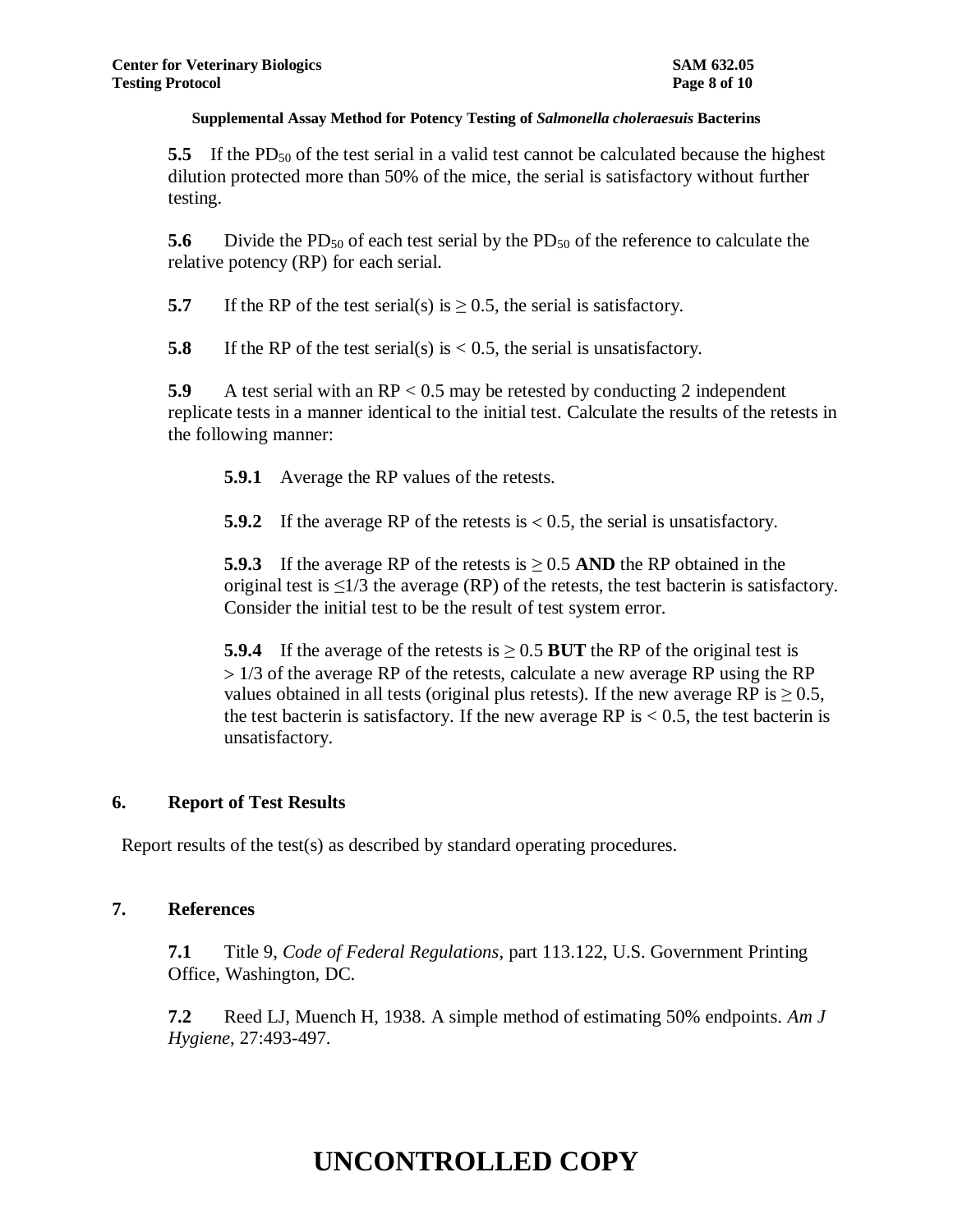### **8. Summary of Revisions**

### **Version .05**

- The Section Leader and Director information has been updated.
- The CVB no longer provides the challenge reagent. The SAM was updated to reflect this change.

## **Version .04**

• The CVB no longer provides the qualified reference bacterin. The SAM was updated to reflect this change.

## **Version .03**

- The Contact information has been updated.
- **2.1.3/4.5.1:** These sections have been updated to reflect current practices.

### **Version .02**

This document was revised to clarify practices currently in use at the Center for Veterinary Biologics and to provide additional detail. While no significant changes were made that impact the outcome of the test, the following changes were made to the document:

- **2.1** A sterile inoculating loop and biological safety cabinet have been added to the list of equipment.
- **2.1.1** Information regarding the spectrophotometer currently in use has been provided.
- **2.2.8** Screw-cap tubes, 15 x 125-mm, have been added.
- **2.2.15** A screw-cap flask has been added.
- **3.4.7** A recipe for bovine blood agar plates has been added.
- **4.2.6** The second gram stain done on the challenge material has been removed.
- Bovine blood agar plates have been added as an additional media for plate counts.
- Information regarding autoclave parameters has been added through Section 3.